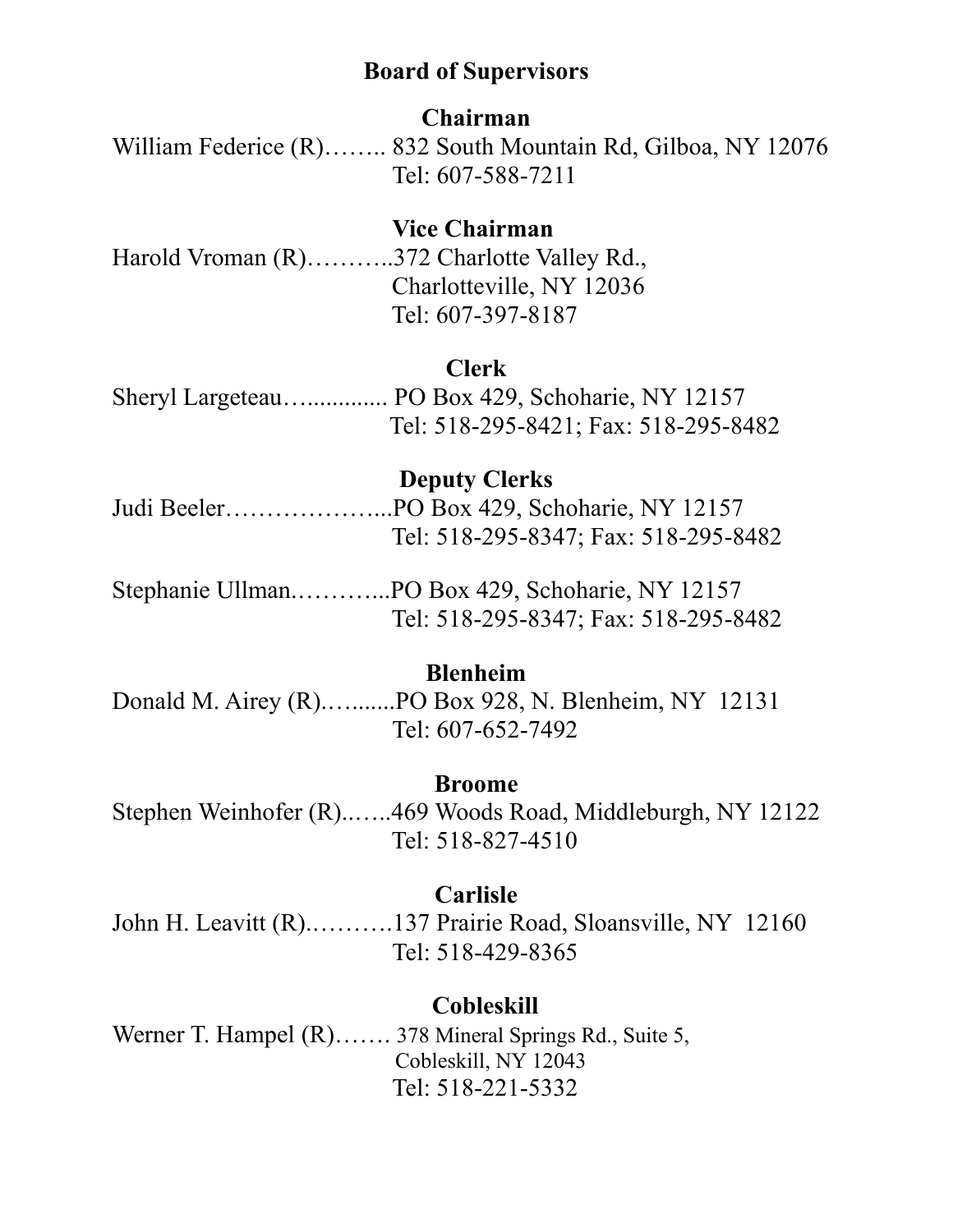## **Conesville**

William Federice (R)…….. 832 South Mountain Rd, Gilboa, NY 12076 Tel: 607-588-7211

### **Esperance**

Earl VanWormer III (R)…. PO Box 226, Esperance, NY 12066 Tel: 518-875-6109

### **Fulton**

Philip Skowfoe Jr. (D)…… 126 Chapman Road, Fultonham, NY 12071 Tel: 518-827-4896; Fax: 518-827-7972

### **Gilboa**

Alicia Terry (C)………….. 373 State Rte 990V, Suite 1 PO Box 267, Gilboa, NY 12076 Tel: 607-588-7213

#### **Jefferson**

Margaret Hait (R).................PO Box 34, Jefferson, NY 12093 Tel: 607-652-7931

### **Middleburgh**

Wesley Laraway (R).............PO Box 946, Middleburgh, NY 12122 Tel: 518-827-5100

#### **Richmondville**

Jeffrey Haslun (R)………….104 Municipal Lane, Richmondville, NY 12149 Tel: 518-294-7116

## **Schoharie**

Alan Tavenner (R).……… PO Box 140 Central Bridge, NY 12035 Tel: 518-231-2725

### **Seward**

Earlin Rosa (R).………….. 795 Lowe Rd., Cobleskill, NY 12043 Tel: 518-234-2480